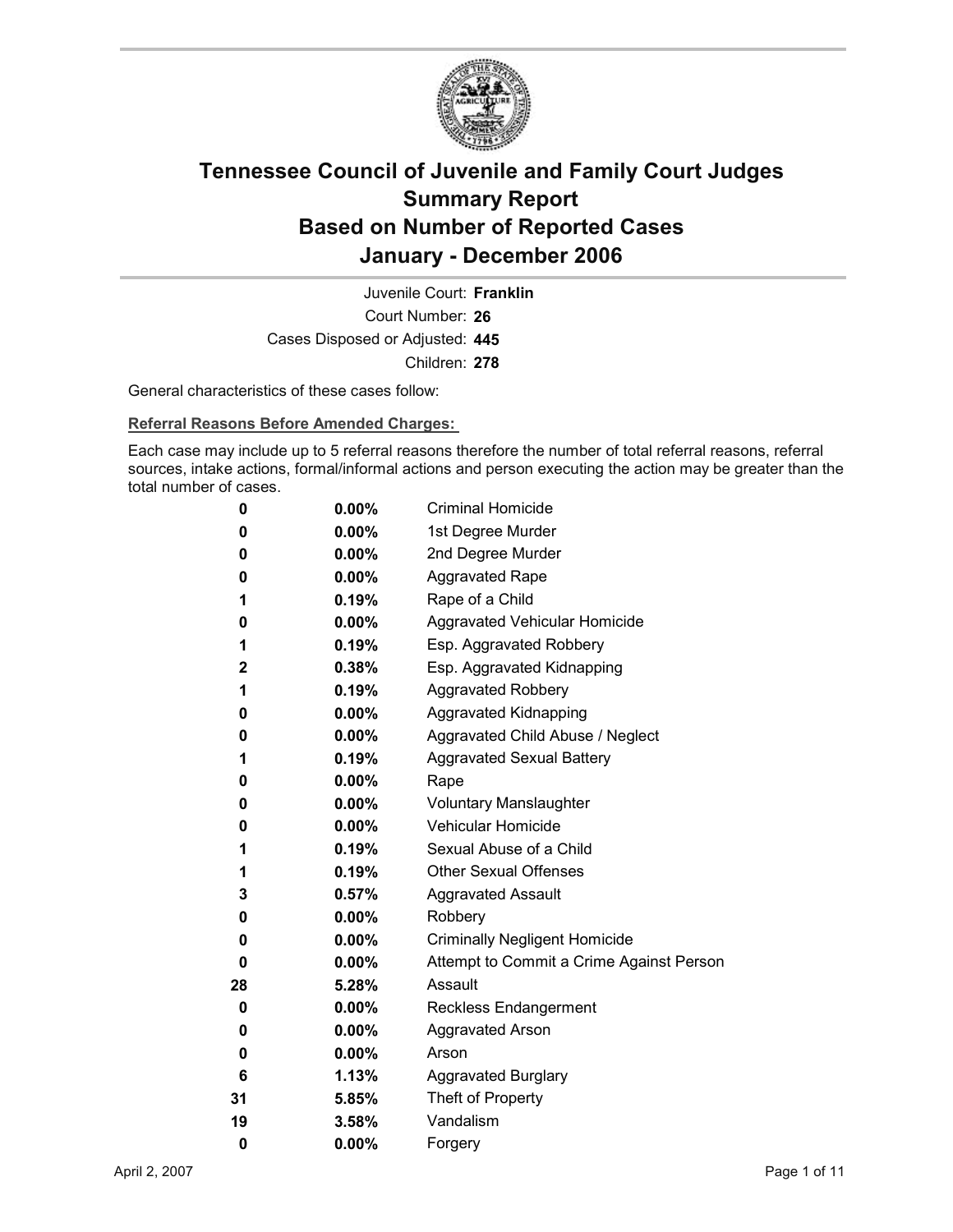

Court Number: **26** Juvenile Court: **Franklin** Cases Disposed or Adjusted: **445** Children: **278**

### **Referral Reasons Before Amended Charges:**

Each case may include up to 5 referral reasons therefore the number of total referral reasons, referral sources, intake actions, formal/informal actions and person executing the action may be greater than the total number of cases.

| 0            | 0.00%    | <b>Worthless Checks</b>                                     |
|--------------|----------|-------------------------------------------------------------|
| 0            | 0.00%    | Illegal Possession / Fraudulent Use of Credit / Debit Cards |
| 7            | 1.32%    | <b>Burglary</b>                                             |
| 0            | $0.00\%$ | Unauthorized Use of a Vehicle                               |
| 0            | $0.00\%$ | <b>Cruelty to Animals</b>                                   |
| 0            | $0.00\%$ | Sale of Controlled Substances                               |
| 8            | 1.51%    | <b>Other Drug Offenses</b>                                  |
| 18           | 3.40%    | Possession of Controlled Substances                         |
| 0            | $0.00\%$ | <b>Criminal Attempt</b>                                     |
| 0            | 0.00%    | Carrying Weapons on School Property                         |
| 1            | 0.19%    | Unlawful Carrying / Possession of a Weapon                  |
| 1            | 0.19%    | <b>Evading Arrest</b>                                       |
| 0            | $0.00\%$ | Escape                                                      |
| 4            | 0.75%    | Driving Under Influence (DUI)                               |
| 18           | 3.40%    | Possession / Consumption of Alcohol                         |
| $\mathbf{2}$ | 0.38%    | Resisting Stop, Frisk, Halt, Arrest or Search               |
| 0            | $0.00\%$ | <b>Aggravated Criminal Trespass</b>                         |
| 3            | 0.57%    | Harassment                                                  |
| 0            | $0.00\%$ | Failure to Appear                                           |
| 0            | $0.00\%$ | Filing a False Police Report                                |
| 1            | 0.19%    | Criminal Impersonation                                      |
| 6            | 1.13%    | <b>Disorderly Conduct</b>                                   |
| 8            | 1.51%    | <b>Criminal Trespass</b>                                    |
| 5            | 0.94%    | Public Intoxication                                         |
| 0            | $0.00\%$ | Gambling                                                    |
| 119          | 22.45%   | <b>Traffic</b>                                              |
| 0            | $0.00\%$ | <b>Local Ordinances</b>                                     |
| 0            | $0.00\%$ | Violation of Wildlife Regulations                           |
| 1            | 0.19%    | Contempt of Court                                           |
| 18           | 3.40%    | Violation of Probation                                      |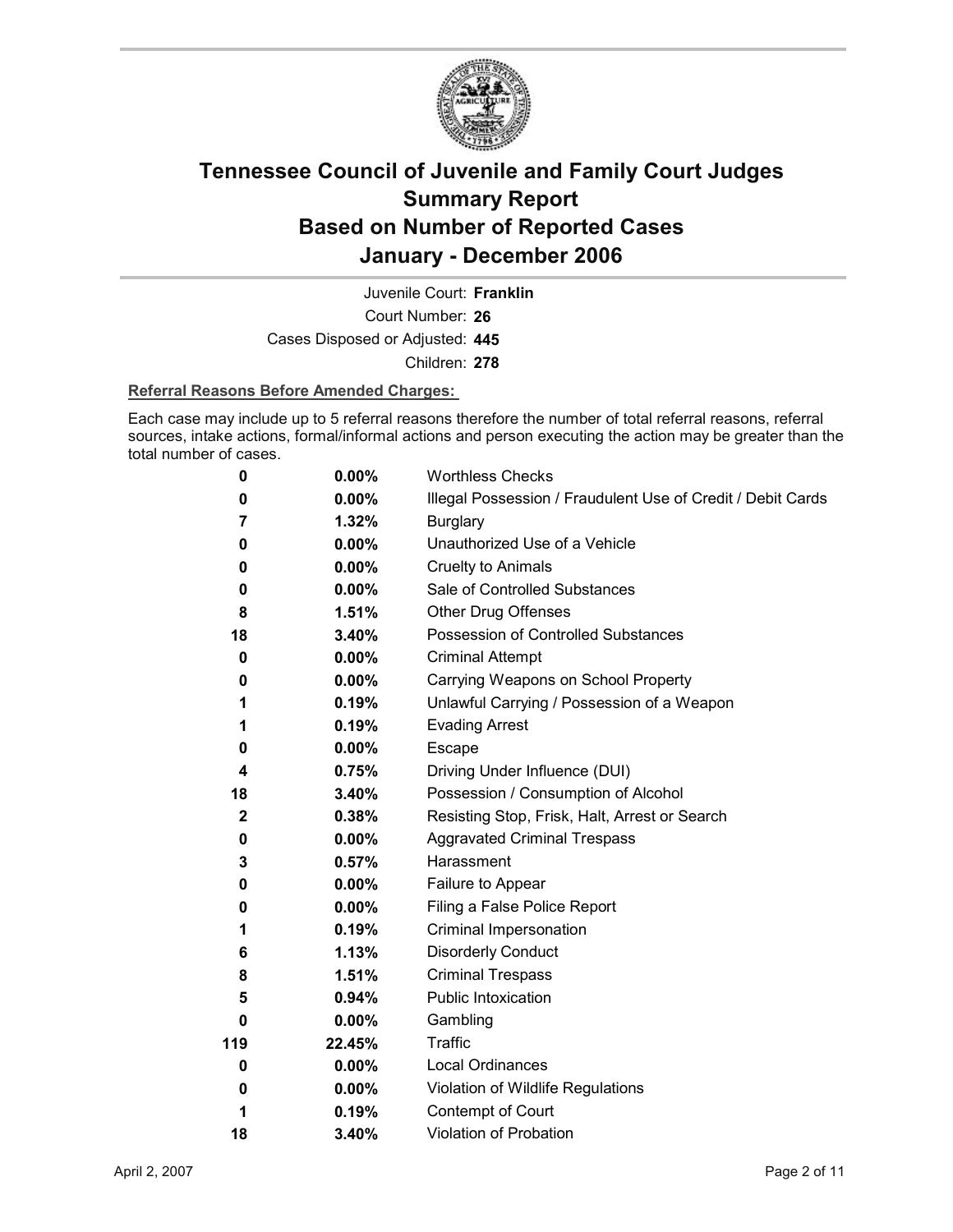

Court Number: **26** Juvenile Court: **Franklin** Cases Disposed or Adjusted: **445** Children: **278**

### **Referral Reasons Before Amended Charges:**

Each case may include up to 5 referral reasons therefore the number of total referral reasons, referral sources, intake actions, formal/informal actions and person executing the action may be greater than the total number of cases.

| 530      | 100.00%        | <b>Total Referrals</b>                 |
|----------|----------------|----------------------------------------|
| 32       | 6.04%          | Other                                  |
| 0        | 0.00%          | <b>Consent to Marry</b>                |
| 0        | $0.00\%$       | <b>Request for Medical Treatment</b>   |
| 0        | $0.00\%$       | Child Support                          |
| 0        | 0.00%          | Paternity / Legitimation               |
| 0        | 0.00%          | Visitation                             |
| 0        | 0.00%          | Custody                                |
| 0        | 0.00%          | <b>Foster Care Review</b>              |
| 0        | $0.00\%$       | <b>Administrative Review</b>           |
| 0        | 0.00%          | <b>Judicial Review</b>                 |
| 0        | 0.00%          | Violation of Informal Adjustment       |
| 0        | $0.00\%$       | <b>Violation of Pretrial Diversion</b> |
| 0        | 0.00%          | <b>Termination of Parental Rights</b>  |
| 0        | 0.00%          | Dependency / Neglect                   |
| 0        | 0.00%          | <b>Physically Abused Child</b>         |
| 0        | 0.00%          | Sexually Abused Child                  |
| 6        | 1.13%          | <b>Violation of Curfew</b>             |
| 0        | 0.00%          | Violation of a Valid Court Order       |
| 20       | 3.77%          | Possession of Tobacco Products         |
| 0        | 0.75%<br>0.00% | Out-of-State Runaway                   |
| 119<br>4 | 22.45%         | Truancy<br>In-State Runaway            |
| 33       | 6.23%          | <b>Unruly Behavior</b>                 |
| 1        | 0.19%          | <b>Violation of Aftercare</b>          |
|          |                |                                        |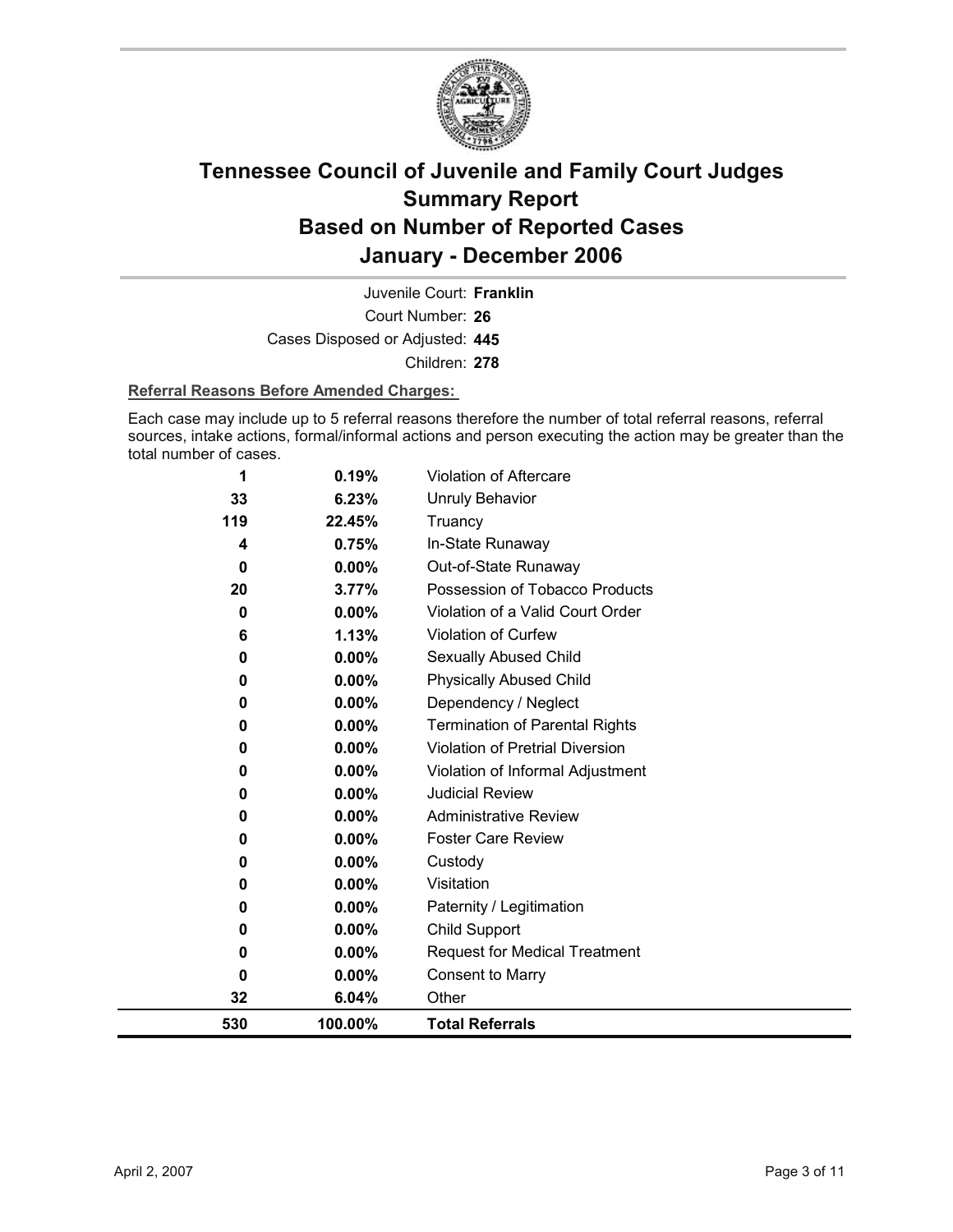

|                     |                                 | Juvenile Court: Franklin          |
|---------------------|---------------------------------|-----------------------------------|
|                     |                                 | Court Number: 26                  |
|                     | Cases Disposed or Adjusted: 445 |                                   |
|                     |                                 | Children: 278                     |
| Referral Sources: 1 |                                 |                                   |
| 294                 | 55.47%                          | Law Enforcement                   |
| 30                  | 5.66%                           | Parents                           |
| $\mathbf{2}$        | 0.38%                           | Relatives                         |
| $\bf{0}$            | 0.00%                           | Self                              |
| 142                 | 26.79%                          | School                            |
| 0                   | 0.00%                           | <b>CSA</b>                        |
| $\mathbf 2$         | 0.38%                           | <b>DCS</b>                        |
| $\mathbf{2}$        | 0.38%                           | Other State Department            |
| 1                   | 0.19%                           | <b>District Attorney's Office</b> |
| 0                   | 0.00%                           | <b>Court Staff</b>                |
| $\bf{0}$            | $0.00\%$                        | Social Agency                     |
| 1                   | 0.19%                           | <b>Other Court</b>                |
| 33                  | 6.23%                           | Victim                            |
| 0                   | 0.00%                           | Child & Parent                    |
| 0                   | $0.00\%$                        | Hospital                          |
| 0                   | 0.00%                           | Unknown                           |
| 23                  | 4.34%                           | Other                             |
| 530                 | 100.00%                         | <b>Total Referral Sources</b>     |

### **Age of Child at Referral: 2**

| 278 | 100.00%  | <b>Total Child Count</b> |
|-----|----------|--------------------------|
| 0   | $0.00\%$ | Unknown / Not Reported   |
| 0   | $0.00\%$ | Ages 19 and Over         |
| 98  | 35.25%   | Ages 17 through 18       |
| 94  | 33.81%   | Ages 15 through 16       |
| 64  | 23.02%   | Ages 13 through 14       |
| 9   | 3.24%    | Ages 11 through 12       |
| 13  | 4.68%    | Ages 10 and Under        |
|     |          |                          |

<sup>1</sup> If different than number of Referral Reasons (530), verify accuracy of your court's data.

<sup>2</sup> One child could be counted in multiple categories, verify accuracy of your court's data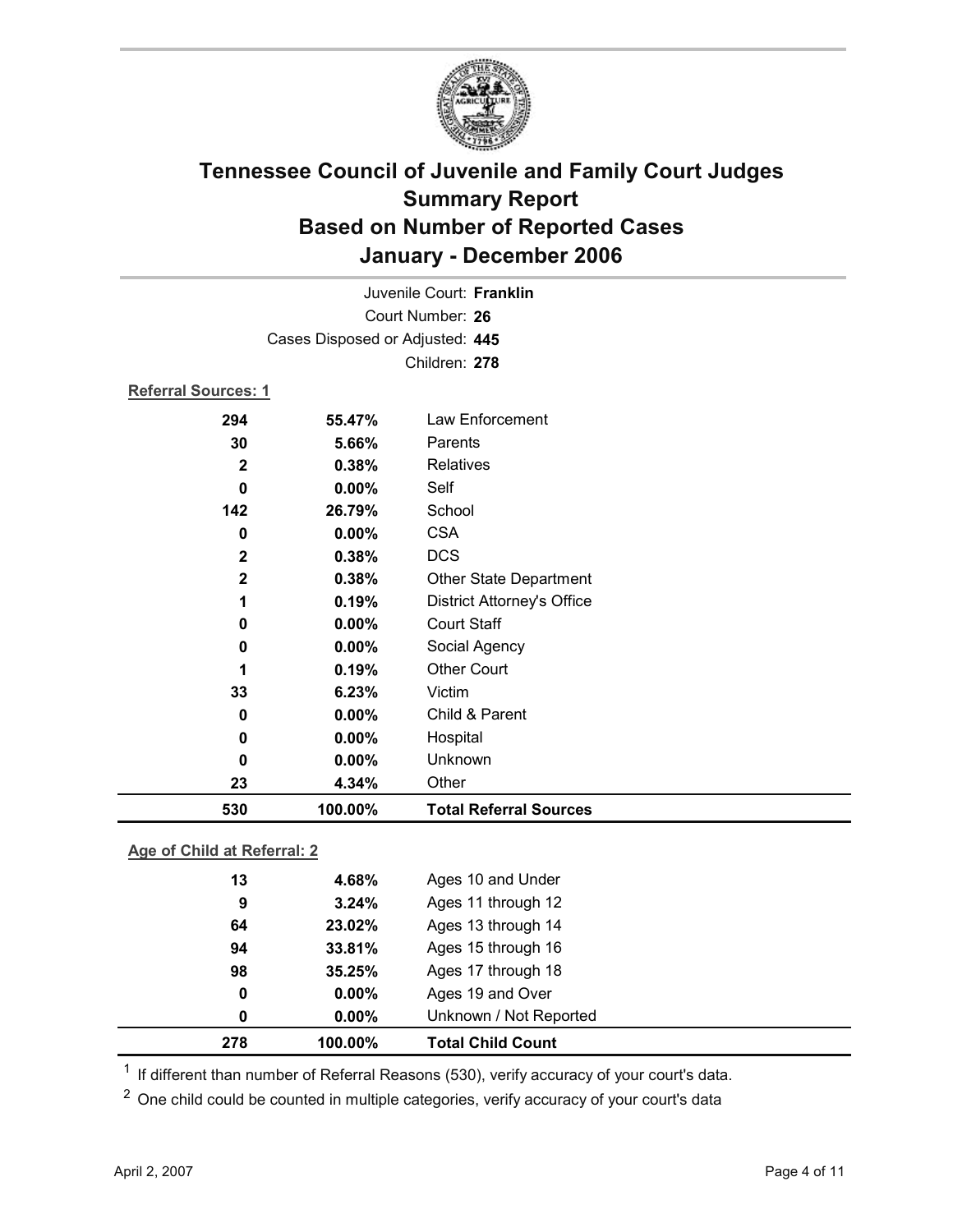

| Juvenile Court: Franklin                |                                 |                          |  |  |
|-----------------------------------------|---------------------------------|--------------------------|--|--|
|                                         | Court Number: 26                |                          |  |  |
|                                         | Cases Disposed or Adjusted: 445 |                          |  |  |
|                                         |                                 | Children: 278            |  |  |
| Sex of Child: 1                         |                                 |                          |  |  |
| 188                                     | 67.63%                          | Male                     |  |  |
| 90                                      | 32.37%                          | Female                   |  |  |
| 0                                       | 0.00%                           | Unknown                  |  |  |
| 278                                     | 100.00%                         | <b>Total Child Count</b> |  |  |
| Race of Child: 1                        |                                 |                          |  |  |
| 248                                     | 89.21%                          | White                    |  |  |
| 29                                      | 10.43%                          | African American         |  |  |
| $\mathbf 0$                             | 0.00%                           | <b>Native American</b>   |  |  |
| $\mathbf 0$                             | 0.00%                           | Asian                    |  |  |
| 1                                       | 0.36%                           | Mixed                    |  |  |
| $\mathbf 0$                             | 0.00%                           | Unknown                  |  |  |
| 278                                     | 100.00%                         | <b>Total Child Count</b> |  |  |
| <b>Hispanic Origin: 1</b>               |                                 |                          |  |  |
| 11                                      | 3.96%                           | Yes                      |  |  |
| 267                                     | 96.04%                          | No                       |  |  |
| $\mathbf 0$                             | 0.00%                           | Unknown                  |  |  |
| 278                                     | 100.00%                         | <b>Total Child Count</b> |  |  |
| <b>School Enrollment of Children: 1</b> |                                 |                          |  |  |
| 269                                     | 96.76%                          | Yes                      |  |  |
| $6\phantom{1}6$                         | 2.16%                           | No                       |  |  |
| 3                                       | 1.08%                           | Unknown                  |  |  |
| 278                                     | 100.00%                         | <b>Total Child Count</b> |  |  |

 $1$  One child could be counted in multiple categories, verify accuracy of your court's data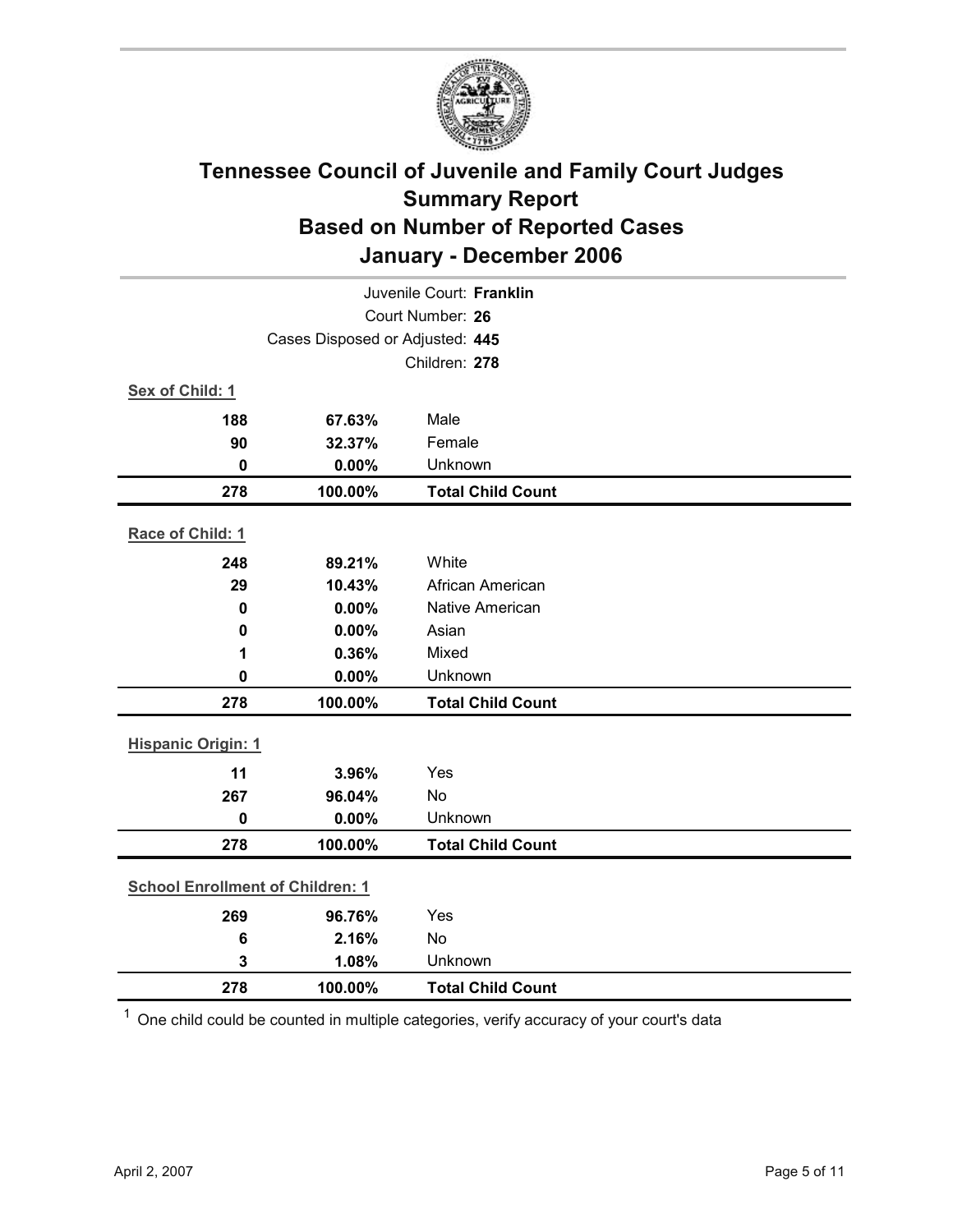

Court Number: **26** Juvenile Court: **Franklin** Cases Disposed or Adjusted: **445** Children: **278**

**Living Arrangement of Child at Time of Referral: 1**

| 278 | 100.00%  | <b>Total Child Count</b>     |
|-----|----------|------------------------------|
| 11  | 3.96%    | Other                        |
| 9   | 3.24%    | Unknown                      |
| 1   | 0.36%    | Independent                  |
| 0   | $0.00\%$ | In an Institution            |
| 0   | $0.00\%$ | In a Residential Center      |
| 1   | 0.36%    | In a Group Home              |
| 1   | 0.36%    | With Foster Family           |
| 0   | $0.00\%$ | With Adoptive Parents        |
| 24  | 8.63%    | <b>With Relatives</b>        |
| 19  | 6.83%    | <b>With Father</b>           |
| 78  | 28.06%   | With Mother                  |
| 36  | 12.95%   | With Mother and Stepfather   |
| 6   | 2.16%    | With Father and Stepmother   |
| 92  | 33.09%   | With Both Biological Parents |
|     |          |                              |

### **Type of Detention: 2**

| 445         | 100.00%  | <b>Total Detention Count</b> |
|-------------|----------|------------------------------|
| 0           | $0.00\%$ | Other                        |
| 442         | 99.33%   | Does Not Apply               |
| $\mathbf 0$ | $0.00\%$ | <b>Unknown</b>               |
| 0           | $0.00\%$ | <b>Psychiatric Hospital</b>  |
| 0           | $0.00\%$ | Jail - No Separation         |
| 0           | $0.00\%$ | Jail - Partial Separation    |
| 0           | $0.00\%$ | Jail - Complete Separation   |
| 3           | 0.67%    | Juvenile Detention Facility  |
| 0           | $0.00\%$ | Non-Secure Placement         |
|             |          |                              |

 $<sup>1</sup>$  One child could be counted in multiple categories, verify accuracy of your court's data</sup>

 $2$  If different than number of Cases (445) verify accuracy of your court's data.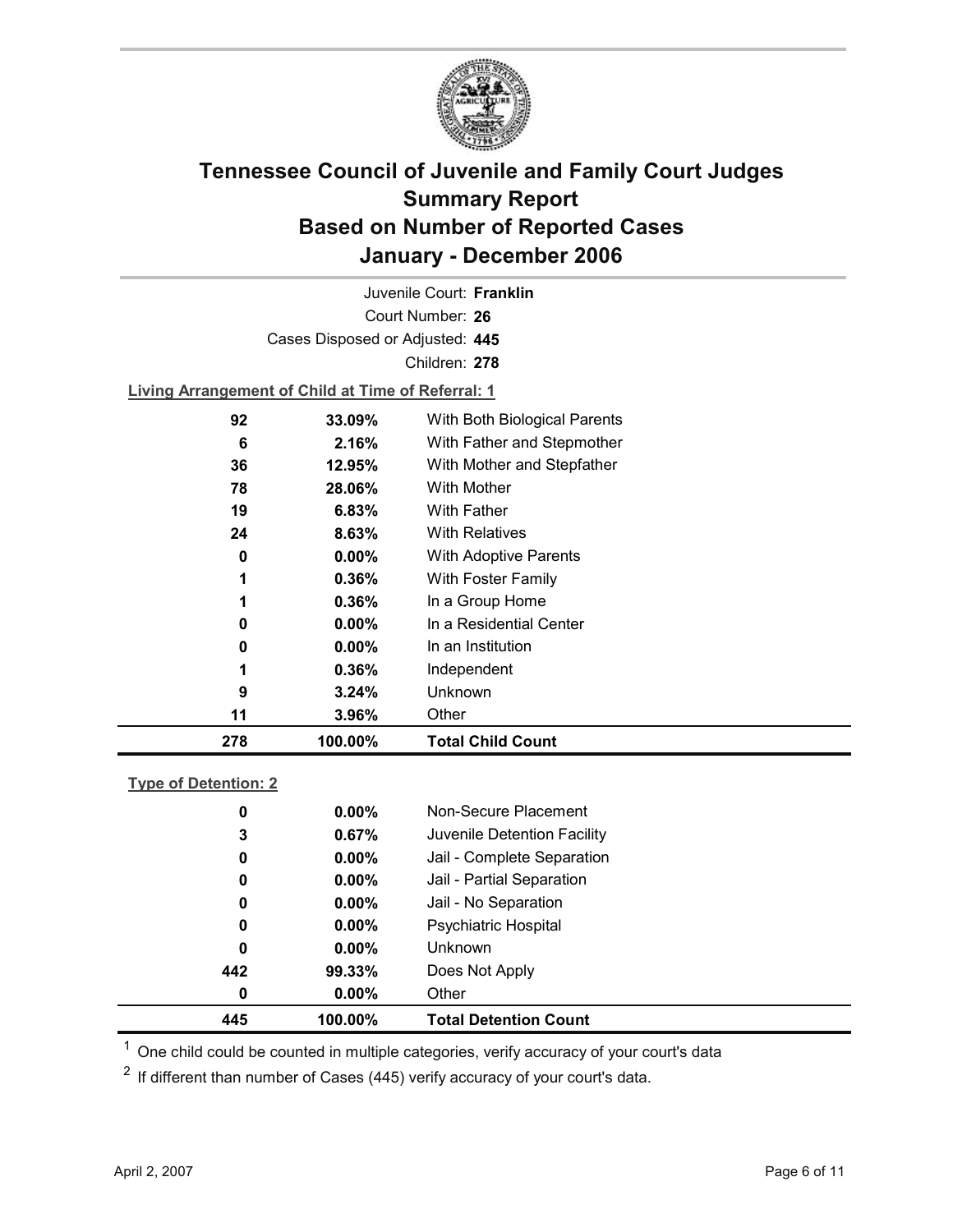

| Juvenile Court: Franklin |                                                    |                                      |  |  |
|--------------------------|----------------------------------------------------|--------------------------------------|--|--|
|                          | Court Number: 26                                   |                                      |  |  |
|                          | Cases Disposed or Adjusted: 445                    |                                      |  |  |
| Children: 278            |                                                    |                                      |  |  |
|                          | <b>Placement After Secure Detention Hearing: 1</b> |                                      |  |  |
| 0                        | $0.00\%$                                           | Returned to Prior Living Arrangement |  |  |
| 1                        | 0.22%                                              | Juvenile Detention Facility          |  |  |
| 0                        | $0.00\%$                                           | Jail                                 |  |  |
| 0                        | $0.00\%$                                           | Shelter / Group Home                 |  |  |
| 0                        | 0.00%                                              | <b>Foster Family Home</b>            |  |  |
| 0                        | $0.00\%$                                           | Psychiatric Hospital                 |  |  |
| 1                        | 0.22%                                              | Unknown / Not Reported               |  |  |
| 442                      | 99.33%                                             | Does Not Apply                       |  |  |
| 1                        | 0.22%                                              | Other                                |  |  |
|                          |                                                    |                                      |  |  |
| 445                      | 100.00%                                            | <b>Total Placement Count</b>         |  |  |
|                          |                                                    |                                      |  |  |
| <b>Intake Actions: 2</b> |                                                    |                                      |  |  |
| 377                      | 71.13%                                             | <b>Petition Filed</b>                |  |  |
| 1                        | 0.19%                                              | <b>Motion Filed</b>                  |  |  |
| 146                      | 27.55%                                             | <b>Citation Processed</b>            |  |  |
| 0                        | $0.00\%$                                           | Notification of Paternity Processed  |  |  |
| 0                        | 0.00%                                              | Scheduling of Judicial Review        |  |  |
| 0                        | $0.00\%$                                           | Scheduling of Administrative Review  |  |  |
| 0                        | $0.00\%$                                           | Scheduling of Foster Care Review     |  |  |
| 0                        | $0.00\%$                                           | <b>Unknown</b>                       |  |  |
| $\mathbf 2$              | 0.38%                                              | Does Not Apply                       |  |  |
| 4<br>530                 | 0.75%<br>100.00%                                   | Other<br><b>Total Intake Count</b>   |  |  |

 $1$  If different than number of Cases (445) verify accuracy of your court's data.

 $2$  If different than number of Referral Reasons (530), verify accuracy of your court's data.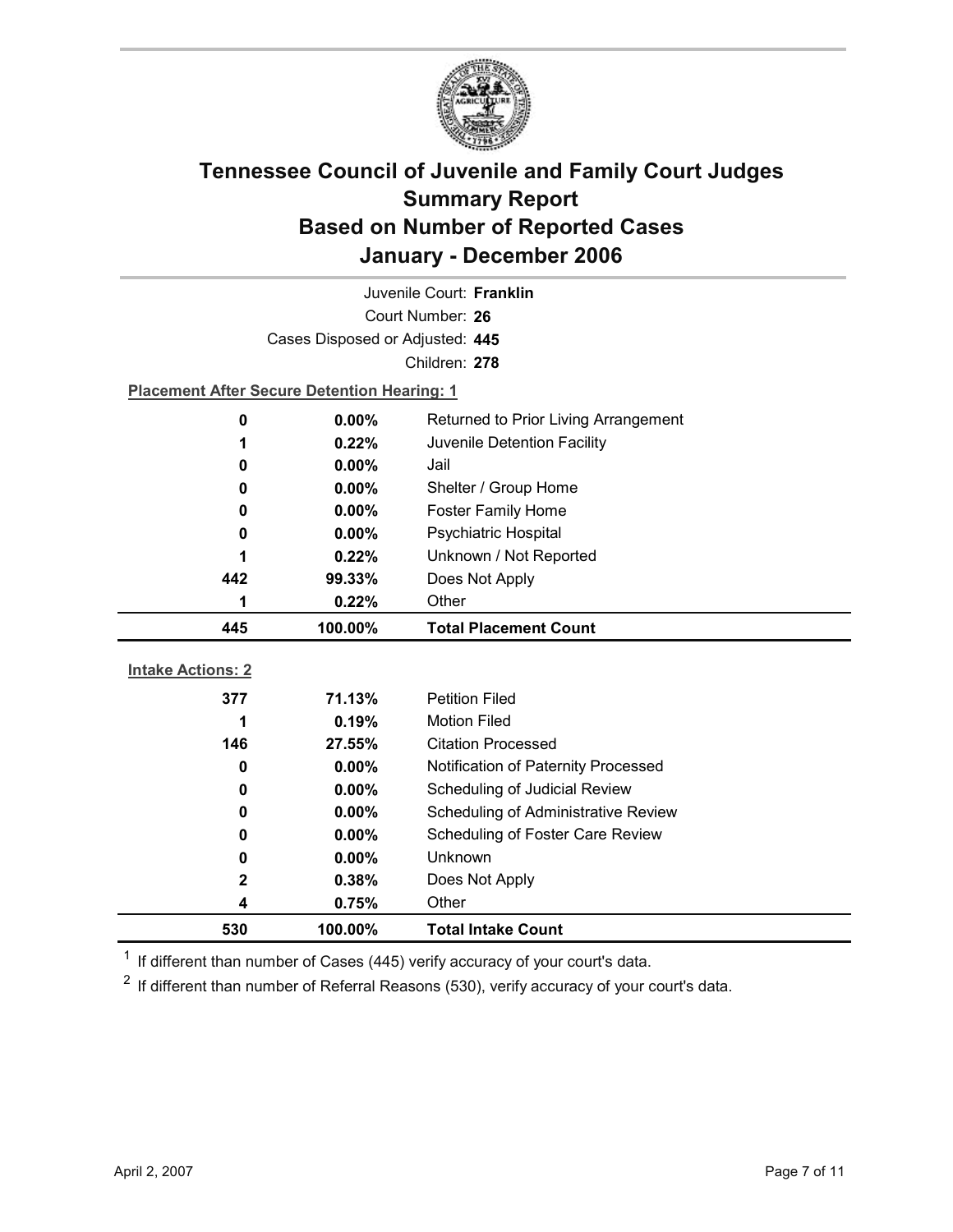

Court Number: **26** Juvenile Court: **Franklin** Cases Disposed or Adjusted: **445** Children: **278**

### **Last Grade Completed by Child: 1**

| $\mathbf 0$                             | 0.00%   | Too Young for School         |
|-----------------------------------------|---------|------------------------------|
| 0                                       | 0.00%   | Preschool                    |
| 3                                       | 1.08%   | Kindergarten                 |
| $\mathbf 2$                             | 0.72%   | 1st Grade                    |
| $\mathbf 2$                             | 0.72%   | 2nd Grade                    |
| $\mathbf 2$                             | 0.72%   | 3rd Grade                    |
| $\overline{\mathbf{2}}$                 | 0.72%   | 4th Grade                    |
| $\bf{0}$                                | 0.00%   | 5th Grade                    |
| 24                                      | 8.63%   | 6th Grade                    |
| 27                                      | 9.71%   | 7th Grade                    |
| 28                                      | 10.07%  | 8th Grade                    |
| 43                                      | 15.47%  | 9th Grade                    |
| 69                                      | 24.82%  | 10th Grade                   |
| 42                                      | 15.11%  | 11th Grade                   |
| $\overline{\mathbf{4}}$                 | 1.44%   | 12th Grade                   |
| 0                                       | 0.00%   | Non-Graded Special Ed        |
| 1                                       | 0.36%   | <b>GED</b>                   |
| 0                                       | 0.00%   | Graduated                    |
|                                         | 0.36%   | <b>Never Attended School</b> |
| 28                                      | 10.07%  | Unknown                      |
| $\pmb{0}$                               | 0.00%   | Other                        |
| 278                                     | 100.00% | <b>Total Child Count</b>     |
| <b>Enrolled in Special Education: 1</b> |         |                              |
| 52                                      | 18.71%  | Yes                          |
| 203                                     | 73.02%  | No                           |
| 23                                      | 8.27%   | Unknown                      |

 $1$  One child could be counted in multiple categories, verify accuracy of your court's data

**278 100.00% Total Child Count**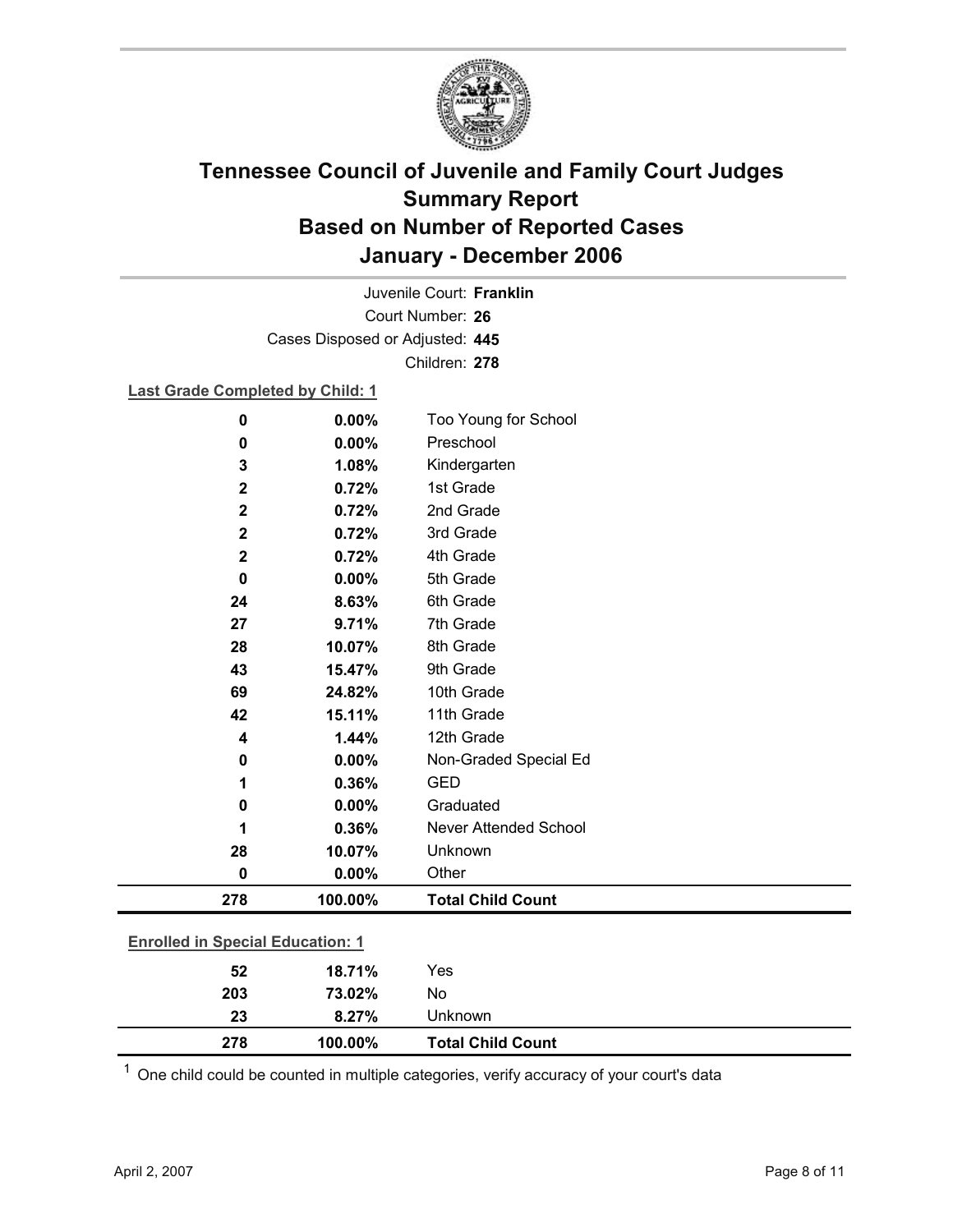

|                              |                                 | Juvenile Court: Franklin  |
|------------------------------|---------------------------------|---------------------------|
|                              |                                 | Court Number: 26          |
|                              | Cases Disposed or Adjusted: 445 |                           |
|                              |                                 | Children: 278             |
| <b>Action Executed By: 1</b> |                                 |                           |
| 530                          | 100.00%                         | Judge                     |
| 0                            | $0.00\%$                        | Referee                   |
| 0                            | $0.00\%$                        | <b>YSO</b>                |
| 0                            | $0.00\%$                        | Other                     |
| 0                            | $0.00\%$                        | Unknown / Not Reported    |
| 530                          | 100.00%                         | <b>Total Action Count</b> |

### **Formal / Informal Actions: 1**

| 2<br>28<br>7<br>0 | 0.38%<br>5.28%<br>$1.32\%$<br>$0.00\%$ | <b>Review Concluded</b><br>Case Held Open<br>Other<br>Unknown / Not Reported |
|-------------------|----------------------------------------|------------------------------------------------------------------------------|
|                   |                                        |                                                                              |
|                   |                                        |                                                                              |
|                   |                                        |                                                                              |
|                   |                                        |                                                                              |
|                   | 0.19%                                  | <b>Special Proceeding</b>                                                    |
| 0                 | $0.00\%$                               | Charges Cleared by Transfer to Adult Court                                   |
| 0                 | $0.00\%$                               | <b>Transfer to Adult Court Hearing</b>                                       |
| 5                 | $0.94\%$                               | <b>Pretrial Diversion</b>                                                    |
| 129               | 24.34%                                 | Informal Adjustment                                                          |
| $\Omega$          | $0.00\%$                               | <b>Complaint Substantiated Mentally III</b>                                  |
| 1                 | 0.19%                                  | <b>Complaint Substantiated Abused</b>                                        |
| 9                 | 1.70%                                  | Complaint Substantiated Dependent / Neglected                                |
| 126               | 23.77%                                 | <b>Complaint Substantiated Status Offender</b>                               |
| 141               | 26.60%                                 | <b>Complaint Substantiated Delinquent</b>                                    |
| 0                 | $0.00\%$                               | Retired / Nolle Prosequi                                                     |
| 81                | 15.28%                                 | Dismissed                                                                    |
|                   | 1                                      |                                                                              |

 $1$  If different than number of Referral Reasons (530), verify accuracy of your court's data.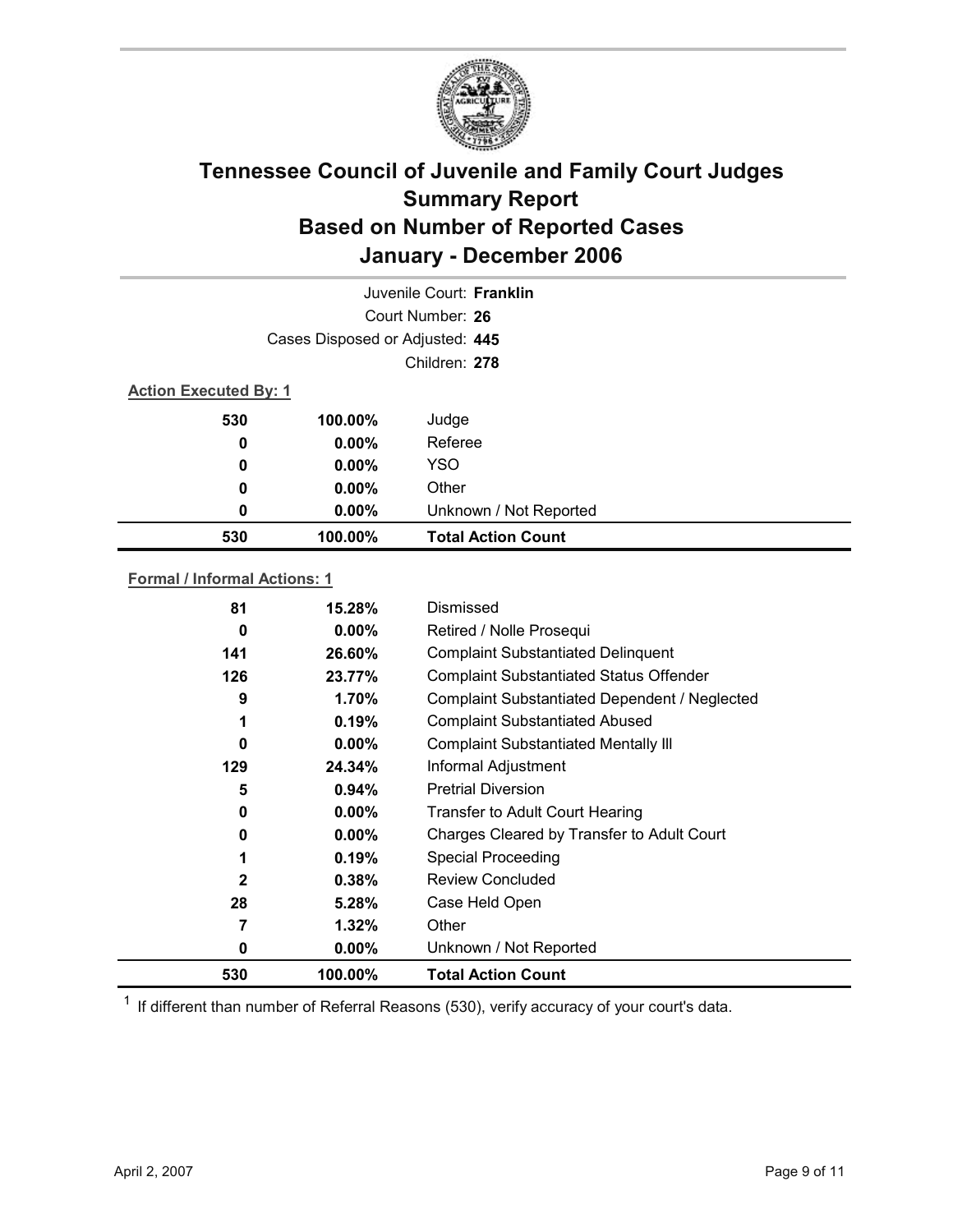

|                                 |                                                       | Juvenile Court: Franklin                             |
|---------------------------------|-------------------------------------------------------|------------------------------------------------------|
|                                 |                                                       | Court Number: 26                                     |
| Cases Disposed or Adjusted: 445 |                                                       |                                                      |
|                                 |                                                       | Children: 278                                        |
| <b>Case Outcomes:</b>           | There can be multiple outcomes for one child or case. |                                                      |
| 51                              | 7.05%                                                 | Case Dismissed                                       |
| 3                               | 0.41%                                                 | Case Retired or Nolle Prosequi                       |
| 57                              | 7.88%                                                 | Warned / Counseled                                   |
| 25                              | 3.46%                                                 | Held Open For Review                                 |
| 120                             | 16.60%                                                | Supervision / Probation to Juvenile Court            |
| 0                               | 0.00%                                                 | <b>Probation to Parents</b>                          |
| 0                               | $0.00\%$                                              | Referral to Another Entity for Supervision / Service |
| 2                               | 0.28%                                                 | Referred for Mental Health Counseling                |
| 19                              | 2.63%                                                 | Referred for Alcohol and Drug Counseling             |
| 0                               | $0.00\%$                                              | Referred to Alternative School                       |
| 0                               | $0.00\%$                                              | Referred to Private Child Agency                     |
| 0                               | $0.00\%$                                              | Referred to Defensive Driving School                 |
| 0                               | $0.00\%$                                              | Referred to Alcohol Safety School                    |
| 1                               | 0.14%                                                 | Referred to Juvenile Court Education-Based Program   |
| 3                               | 0.41%                                                 | Driver's License Held Informally                     |
| 0                               | $0.00\%$                                              | <b>Voluntary Placement with DMHMR</b>                |
| 0                               | $0.00\%$                                              | <b>Private Mental Health Placement</b>               |
| 0                               | 0.00%                                                 | <b>Private MR Placement</b>                          |
| 0                               | $0.00\%$                                              | Placement with City/County Agency/Facility           |
| 0                               | 0.00%                                                 | Placement with Relative / Other Individual           |
| 8                               | 1.11%                                                 | Fine                                                 |
| 234                             | 32.37%                                                | <b>Public Service</b>                                |
| 14                              | 1.94%                                                 | Restitution                                          |
| 0                               | $0.00\%$                                              | <b>Runaway Returned</b>                              |
| 14                              | 1.94%                                                 | No Contact Order                                     |
| 0                               | $0.00\%$                                              | Injunction Other than No Contact Order               |
| 1                               | 0.14%                                                 | <b>House Arrest</b>                                  |
| 0                               | 0.00%                                                 | <b>Court Defined Curfew</b>                          |
| 0                               | 0.00%                                                 | Dismissed from Informal Adjustment                   |
| 0                               | $0.00\%$                                              | <b>Dismissed from Pretrial Diversion</b>             |
| $\mathbf{2}$                    | 0.28%                                                 | Released from Probation                              |
| 0                               | 0.00%                                                 | <b>Transferred to Adult Court</b>                    |
| 0                               | $0.00\%$                                              | <b>DMHMR Involuntary Commitment</b>                  |